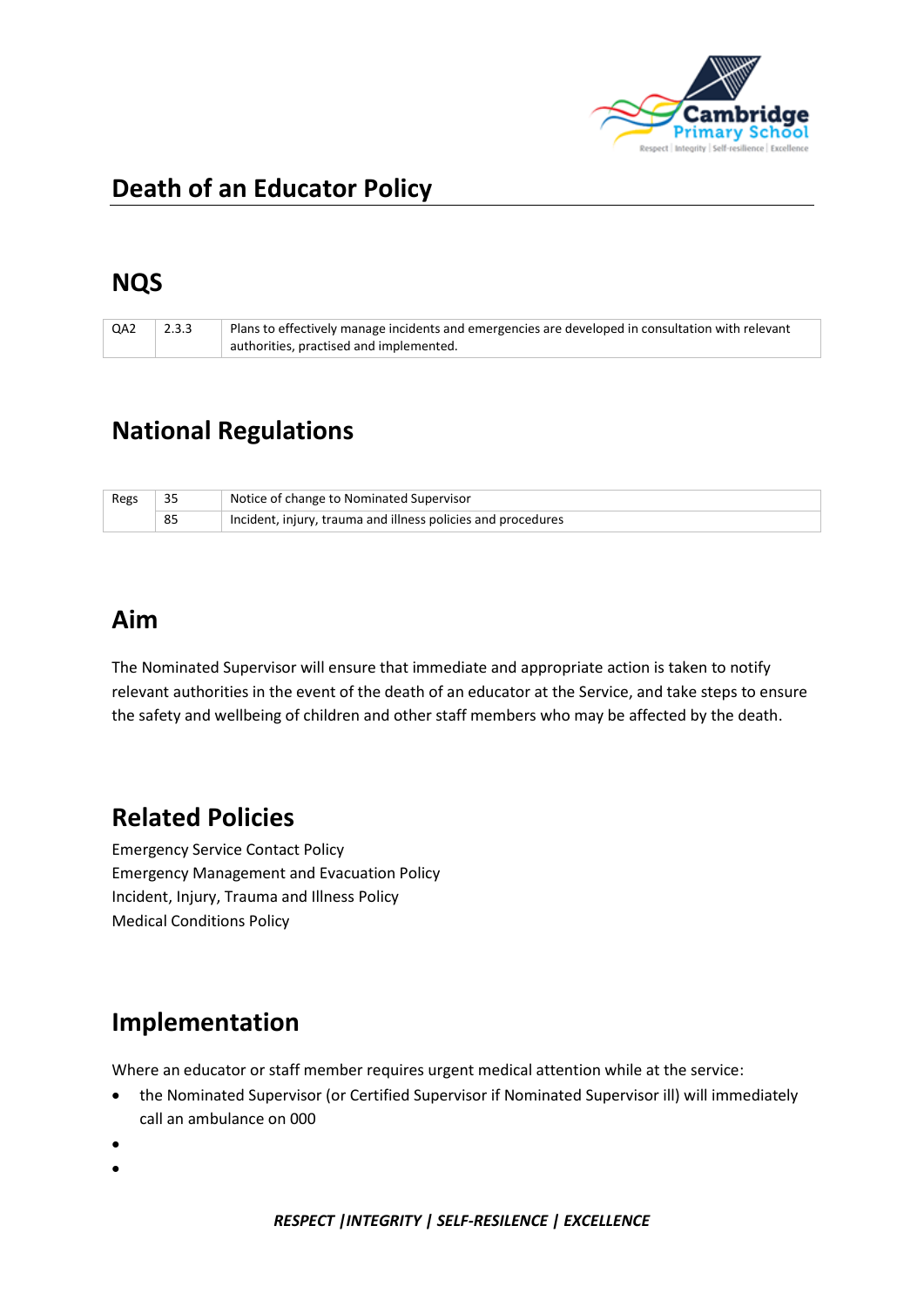

- A first aid trained educator will immediately commence appropriate first aid which may include CPR. The educator will be guided by advice from ambulance personnel once contact with emergency services has been made
- The Nominated Supervisor (or Certified Supervisor) will call the educator or staff member's next of kin and advise to which hospital or medical facility the ambulance is heading.

In the tragic event the educator or staff member passes away at the service or as a result of an incident at the service, the Nominated Supervisor (or Certified Supervisor) will:

- call triple 000
- notify the local police station of the death and follow any advice given
- Notify Worksafe Victoria by telephone **132360** immediately they become aware of the death and then complete and submit a written report of the incident on the approved form. A report of a work-related injury or illness must also be recorded in the Register of Injuries, which must be kept at every workplace
- ensure the site where the death occurred is left undisturbed as much as possible until an inspector arrives or as directed by Worksafe
- notify Security Services Unit (SSU) **(03)** 9589-6266
- Keep records of the incident for the timeframe stipulated by WorkSafe. (Note we advise keeping records for 7 years for ECEC Regulatory purposes).
- notify the ECEC Regulatory Authority within 24 hours of the death using form N101 Notification [of complaints, incidents and additional children in an emergency](http://files.acecqa.gov.au/files/2014%20Application%20Foms/Notifications/NL01_NotificationOfComplaintsAndIncidents_v11.pdf)
- if the Nominated Supervisor has passed away, advise the regulatory authority in writing about the new Nominated Supervisor within 14 days of the death using for[m SA12 Notification of](http://files.acecqa.gov.au/files/2014%20Application%20Foms/Service%20approval/SA12_NoticeofChangetoInformationAboutanApprovedService_v11.pdf)  [change to information about an approved service](http://files.acecqa.gov.au/files/2014%20Application%20Foms/Service%20approval/SA12_NoticeofChangetoInformationAboutanApprovedService_v11.pdf)
- provide all reasonable assistance to the family of the deceased educator or staff member
- All staff and children will be offered counselling.

To ensure the safety and wellbeing of children and educators/ staff members at the service, the Nominated Supervisor (or Certified Supervisor) will:

- implement service emergency procedures (eg service lockdown) if there is a risk of harm to children or educators/staff members
- Offer counselling/ support services for children and staff if any are traumatised by the death. Authorisation will be obtained from parents before children receive any support services
- Take steps to ensure children continue to be adequately supervised eg calling in relief staff to maintain ratios or where necessary requiring families to collect children.

#### **Sources**

**Education and Care Services National Regulations 2011 National Quality Standard**